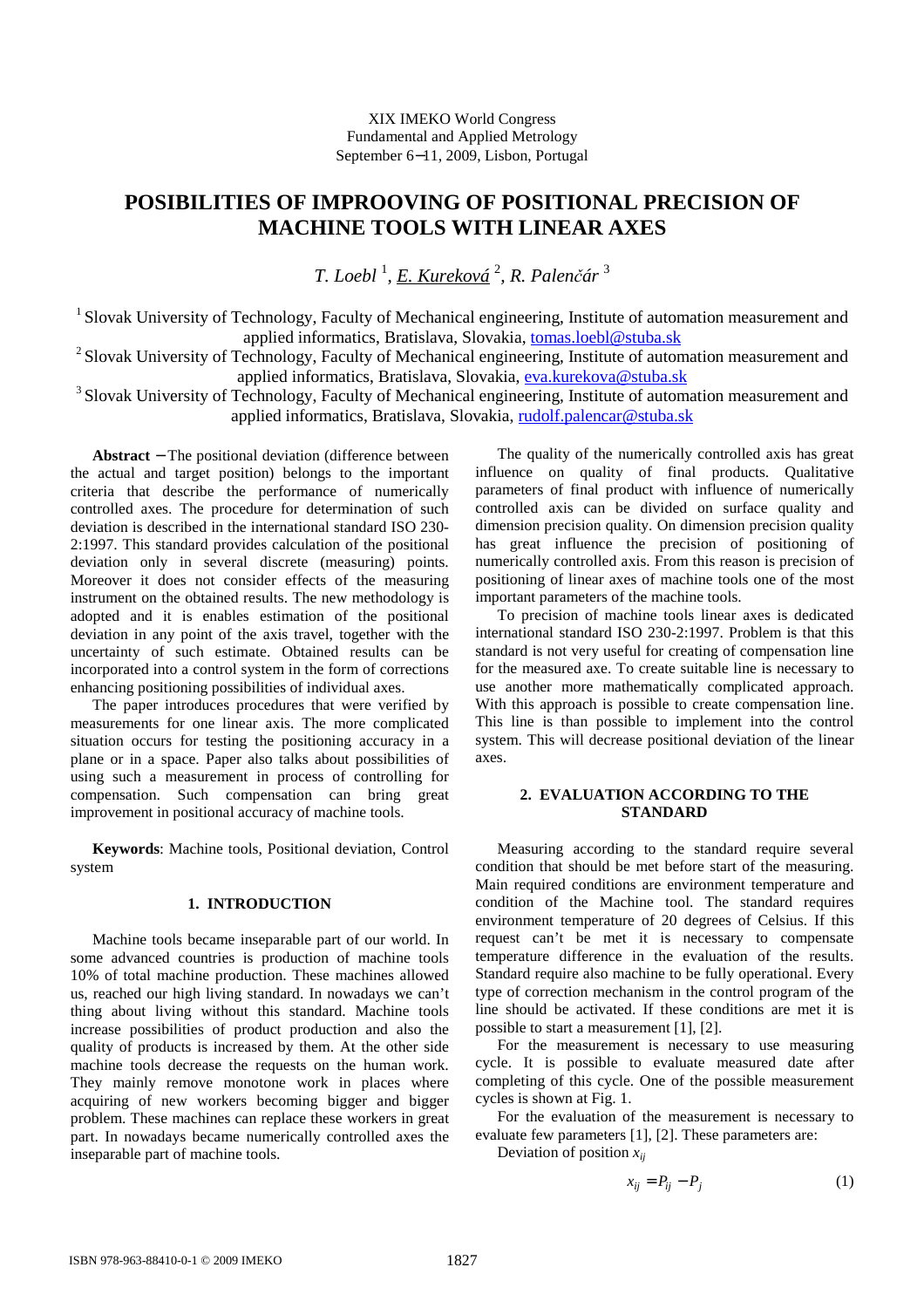where *Pij* – measured position,  $P_i$  – desired position, *xij* – positional deviation.



Fig. 1. Example of measuring cycle [1]

Mean unidirectional positional deviation at a position

$$
\overline{x}_j \uparrow = \frac{1}{n} \sum_{i=1}^n x_{ij} \uparrow
$$

$$
\bar{x}_j \downarrow = \frac{1}{n} \sum_{i=1}^n x_{ij} \downarrow \tag{3}
$$

where

 $\overline{x}_i \downarrow$  – mean positional deviation,

*n* – number of measurement in point.

Estimator of the unidirectional standard uncertainty of positioning at position

$$
s_j \uparrow = \sqrt{\frac{1}{n-1} \sum_{i=1}^{n} (x_{ij} \uparrow -\overline{x}_j \uparrow)^2}
$$
 (4)

$$
s_j \downarrow = \sqrt{\frac{1}{n-1} \sum_{i=1}^{n} (x_{ij} \downarrow -\bar{x}_j \downarrow)^2}
$$
 (5)

where

*sj* – unidirectional standard uncertainty.

After evaluation it is possible to create graph of positional derivation. Such a graph is shown at the Fig. 2.



Fig. 2. Example of chart after evaluation

## **3. NEW APPROACH IN EVALUATION**

Measurement according to standard doesn't describe uncertainty and deviation of position in any point of axis travel. Measurement according to standard describe deviation of position and it uncertainty only in measured points. Between points of measurement is deviation and uncertainty unknown. Standard predict these values to be linear. That's not correct prediction. (It may or may not be in that way.) Because of this is useful to use for evaluation of measurement regression analysis [4], [6].

(2) deviations also in other points than  $\mathbb{Q}$   $\mathbb{Q}$   $\mathbb{Q}$   $\mathbb{Q}$   $\mathbb{Q}$   $\mathbb{Q}$   $\mathbb{Q}$   $\mathbb{Q}$   $\mathbb{Q}$   $\mathbb{Q}$   $\mathbb{Q}$   $\mathbb{Q}$   $\mathbb{Q}$   $\mathbb{Q}$   $\mathbb{Q}$   $\mathbb{Q}$   $\mathbb{Q}$   $\mathbb{Q}$   $\mathbb{Q}$   $\mathbb{Q}$  If we want to obtain the estimates of the positional we must approximate course of estimates. The least squares method is suitable for such approximation. The curve in a form of polynomial of *n*-th order will be placed over the points [3], [5], [7].

$$
\Delta = b_0 + b_1 \cdot P + b_2 \cdot P^2 + \dots + b_n \cdot P^n \tag{6}
$$

where

 $b_i$ ,  $i = 1, \ldots n$  – unknown parameters of the polynomial,

*P* – point of measurement,

*∆* – positional deviation.

To the equation (6) are inserted measured points so it became to be a system of equations.

$$
\overline{A}_1 = b_0 + b_1 \cdot P_1 + b_2 \cdot P_1^2 + \dots + b_n \cdot P_1^n
$$
  

$$
\overline{A}_2 = b_0 + b_1 \cdot P_2 + b_2 \cdot P_2^2 + \dots + b_n \cdot P_2^n
$$
 (7)

$$
\overline{\mathcal{A}}_m = b_0 + b_1 \cdot P_m + b_2 \cdot P_m^2 + \dots + b_n \cdot P_m^n
$$

 $\overline{\lambda}_i$ , *i* = 1, ... *m* – mean positional deviation in point *i*.

Then for the estimation of the parameters of the regression line is applicable equation.

$$
\hat{b} = (x^{\mathrm{T}}x)^{-1}x^{\mathrm{T}}\varDelta
$$
\n(8)

where

 $\hat{b}$  – vector of estimates of polynomial parameters,

*x* – is a matrix of measured points.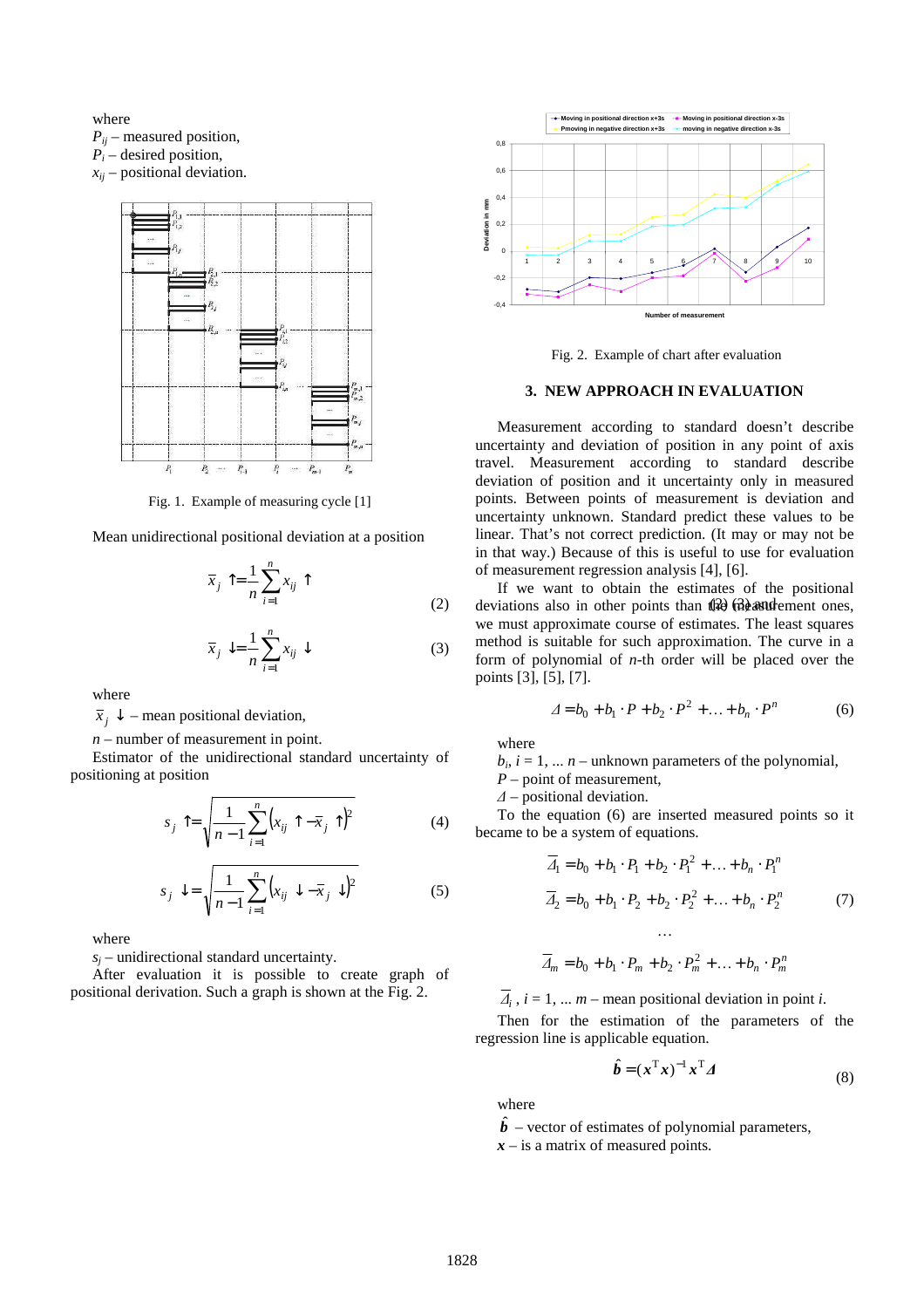But in this way there are not weights of measurement included in evaluation. From this reason is good to add to equation covariance matrix  $U(\Delta)$ .

$$
\hat{\boldsymbol{b}} = (\boldsymbol{x}^{\mathrm{T}} \boldsymbol{U}^{-1} (\boldsymbol{\varDelta}) \boldsymbol{x})^{-1} \boldsymbol{x}^{\mathrm{T}} \boldsymbol{U}^{-1} (\boldsymbol{\varDelta}) \boldsymbol{\varDelta}
$$
\n(9)

where  $\hat{b}$  has form:

$$
\hat{\boldsymbol{b}} = \begin{pmatrix} b_0 \\ b_1 \\ \vdots \\ b_n \end{pmatrix}
$$
 (10)

*x* – has form:

$$
\mathbf{x} = \begin{pmatrix} 1 & P_1 & \dots & P_1^n \\ 1 & P_2 & \dots & P_2^n \\ \vdots & \vdots & \vdots & \vdots \\ 1 & P_m & \dots & P_m^n \end{pmatrix}
$$
 (11)

*∆* – has form:

$$
\mathbf{A} = \begin{pmatrix} A_1 \\ A_2 \\ \vdots \\ A_m \end{pmatrix} \tag{12}
$$

 $U(\Delta)$  – has form:

$$
U(\Delta) = \begin{pmatrix} u^2(A_1) & u(A_1, A_2) & u(A_1, A_3) & \cdots & u(A_1, A_m) \\ u(A_2, A_1) & u^2(A_2) & u(A_2, A_3) & \cdots & u(A_2, A_m) \\ \vdots & \vdots & \vdots & \vdots & \vdots \\ u(A_m, A_1) & \cdots & u(A_m, A_{m-1}) & u^2(A_m) \end{pmatrix}
$$
\n(13)

where

 $u(\Lambda_1), u(\Lambda_2), \ldots, u(\Lambda_m)$  – are uncertainties of individual positional deviations. These uncertainties are determined by the type A method in this case,

 $u(\Delta, \Delta)$  is the covariance between positional deviations in position  $\Delta_1$  and position  $\Delta_2$ , …

 $u(\Lambda_{m-1}, \Lambda_m)$  is the covariance between positional deviations in position  $\Delta_{m-1}$  and position  $\Delta_m$ .

Covariance matrix  $U(\hat{b})$  of unknown parameters of polynomial can be evaluated according to equation:

$$
U(\hat{b}) = (x^{\mathrm{T}}U^{-1}(\Delta)x)^{-1}
$$
 (14)

 $\hat{U}(\hat{b})$  - has form:

$$
U(\hat{b}) = \begin{pmatrix} u^2(\hat{b}_1) & u(\hat{b}_1, \hat{b}_2) & u(\hat{b}_1, \hat{b}_3) & \cdots & u(\hat{b}_1, \hat{b}_m) \\ u(\hat{b}_2, \hat{b}_1) & u^2(\hat{b}_2) & u(\hat{b}_2, \hat{b}_3) & \cdots & u(\hat{b}_2, \hat{b}_m) \\ \vdots & \vdots & \vdots & \vdots & \vdots & \vdots \\ u(\hat{b}_m, \hat{b}_1) & \cdots & u(\hat{b}_m, \hat{b}_{m-1}) & u^2(\hat{b}_m) \end{pmatrix}
$$
(15)

Covariance matrix of estimation of deviation  $U(\hat{\mathcal{A}})$  can be evaluated as

$$
U(\hat{\mathbf{\Lambda}}) = xU(\hat{\mathbf{b}})x^T
$$
 (16)

 $U(\hat{\mathbf{\Lambda}})$  - has form:

$$
U(\hat{A}) = \begin{pmatrix} u^2(\hat{A}_1) & u(\hat{A}_1, \hat{A}_2) & u(\hat{A}_1, \hat{A}_3) & \cdots & u(\hat{A}_1, \hat{A}_m) \\ u(\hat{A}_2, \hat{A}_1) & u^2(\hat{A}_2) & u(\hat{A}_2, \hat{A}_3) & \cdots & u(\hat{A}_2, \hat{A}_m) \\ \vdots & \vdots & \vdots & \vdots & \vdots \\ u(\hat{A}_m, \hat{A}_1) & \cdots & u(\hat{A}_m, \hat{A}_{m-1}) & u^2(\hat{A}_m) \end{pmatrix}
$$
  
(17)

The result of this analysis is regression curve which represent deviation and uncertainty of positioning in any point of axes travel. Such a curve can be used as input parameter for correction of positioning of linear axes. Example of such a curve is at the Fig. 3.



Fig. 3. Example of curve after evaluation

In very similar way can be analysis applied also on system with two axes. In that case is result from analysis surface not a curve.

#### **4. REAL EXPERIMENT EVALUATION**

Measurement according the standard was made in company Microstep at their experimental laser cutting machine tool. This machine tool has some specific features. The most important of its feature is using of linear motors for its linear axes. This feature ensures very quick movements of the linear axes along their guide ways. It also ensures smaller friction forces and better dynamics than classic driving system with thread shaft. On the other hand it is more sensitive to the quality of steering system.

Linear axes of this machine tool are equipped with linear incremental sensor. This sensor works on optical principle. Precision of this sensor is 2  $\mu$ m. For measurement of error of positioning was used laser interferometer ML 10 from company Renishaw. In Table 1 are basic information about this laser interferometer.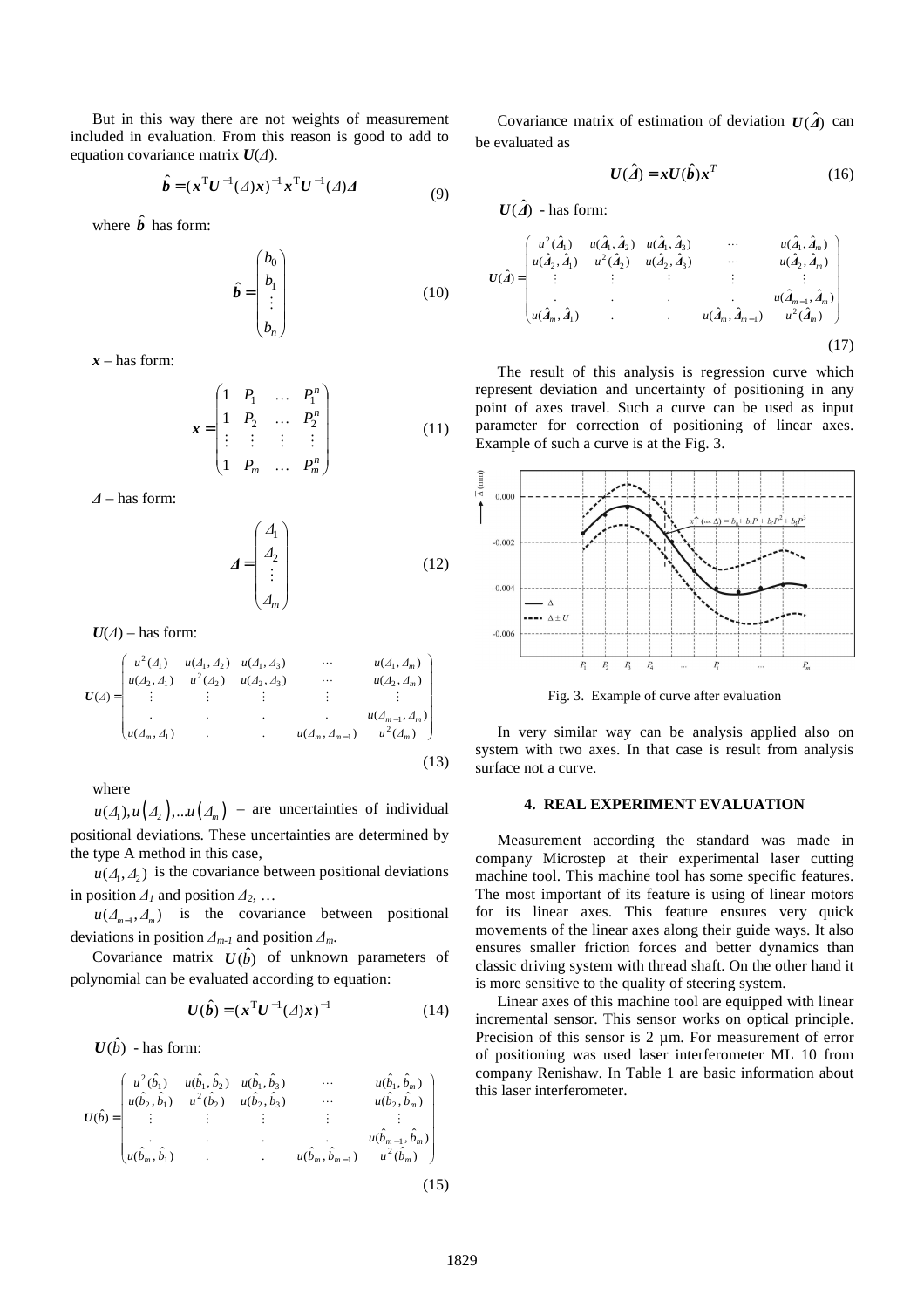Table 1. Laser interferometer ML 10

| Measuring range     | 40 m may be extended<br>to $80 \text{ m}$ |  |
|---------------------|-------------------------------------------|--|
|                     |                                           |  |
| Laser source        | Helium neon (HeNe)                        |  |
|                     | laser tube                                |  |
| Laser power         | $< 1$ mW                                  |  |
| Differentiability   | $1,2 \text{ nm}$                          |  |
| Vacuum wavelength   | 632,990577 nm                             |  |
| Precision of linear | $\pm 0.7$ ppm                             |  |
| measurement         |                                           |  |
| Long term frequency | $\pm 0.05$ ppm                            |  |
| accuracy            |                                           |  |
| Working temperature | $0 °C - 40 °C$                            |  |
| Humidity            | $0 - 95\%$                                |  |

Results of the measurement evaluated according to the standard are shown at the Table 2. This is result for the approach in direction from left.

Table 2. Results of measurement, approach from left

| Measured | Positional | $+3s$     | $-3s$     |
|----------|------------|-----------|-----------|
| point    | deviation  | $(\mu m)$ | $(\mu m)$ |
| (mm)     | $(\mu m)$  |           |           |
| 10       | 0.9        | 1,528     | $-1,348$  |
| 250      | 44,57      | 45,04     | 44.1      |
| 500,2    | 64.85      | 65,303    | 64.697    |
| 749,9    | 80,51      | 81,877    | 79,143    |
| 1001     | 95,02      | 97,791    | 92,249    |
| 1248,5   | 104.96     | 107,599   | 102,321   |
| 1500     | 113,7      | 116,759   | 110,641   |
| 1749,3   | 114,55     | 117,439   | 111,661   |
| 2000,8   | 121,12     | 124,487   | 117,753   |
| 2250,1   | 125,52     | 127,64    | 123,4     |
| 2498,3   | 122,79     | 124,636   | 120,944   |

Results are very hard to read from the table. Far better is to show them at the graph. At Fig. 4 is result.



Fig. 4. Graph of results according to standard, approach from left

At the Table 3 and Fig. 5 are results for approach in direction from right.

Measured point (mm) Positional deviation  $(\mu m)$  $+3s$  $(\mu m)$  $-3s$  $(\mu m)$ 10 0,97 1,909 0,031 250 46,67 47,254 46,086 500,2 67,79 68,667 66,913 749,9 | 87,61 | 88,863 | 86,357 1001 104.8 105,905 103,695 1248,5 117,26 119,11 115,41 1500 124,09 125,542 122,638 1749,3 124,54 126,768 122,312 2000,8 131,38 133,217 129,543 2250,1 135,03 136,553 133,507 2498,3 134,88 136,792 132,968



Fig. 5. Graph of results according to standard, approach from right

At the results graph can be seen the tendency of system to have bigger deviation at the end of the axe. These results are good for comparing of two axes or for comparing of axes precision after time period. But unfortunately it is not very useful as a compensation line. We can obtain such a line by using of linear regression method. The result graph is at the Fig. 6. for approach in direction from left.



Fig. 6. Graph of results according to new methodology, approach from left

Linear regression gives us also parameters of such a line in this case is line represented by function:

Table 3. Results of measurement, approach from right